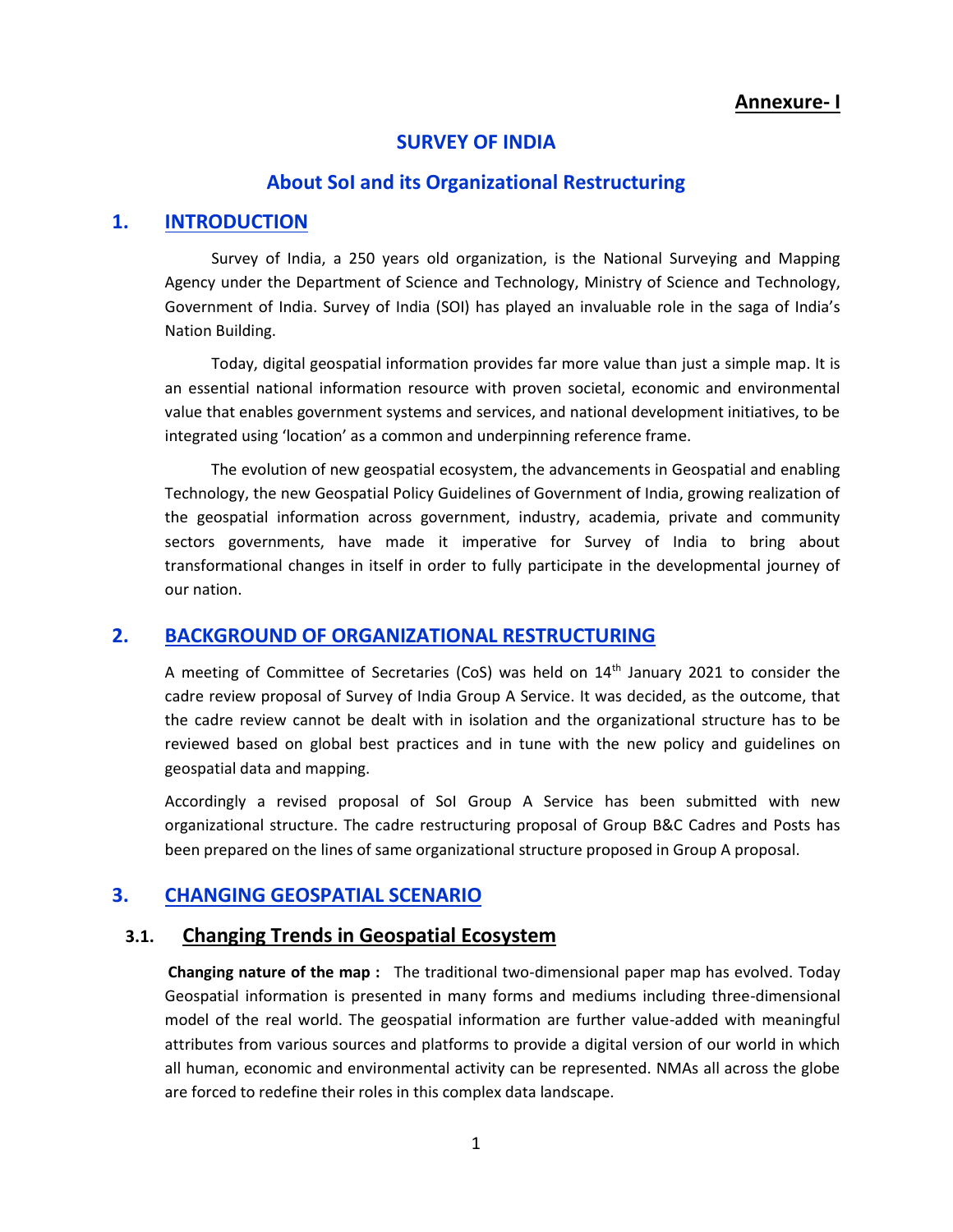**Technological Disruptions :** NMAs have always experienced technical disruption to their activities. Especially, the last few decades have seen the introduction of technologies like GPS, Digital photogrammetry, Remote Sensing, LiDAR, IFSAR, CORS, Drones, ICT etc which have revolutionized the way survey and mapping is done. NMAs have continued to apply them to their business, within the constraints of limited budget and challenges associated with re-skilling their workforce. Today, Technologies like Artificial Intelligence, Machine Learning, Deep learning, Big Data analytics, Data Science are knocking at the door to redefine the rules of geospatial analytics. All these data-driven technologies need reliable foundation data from NMAs to underpin uncertain and very rich data world.

**Policy Disruptions:** Geospatial Policies have continuously evolved in all the countries of the world. For example the legislative interventions by European Union like the Open Data Directive, the INSPIRE Directive and the European Strategy for Data have impacted the business models of all the NMAs of European Countries. In India also, with the promulgation of recent Geospatial Policy Guidelines which have liberalized geospatial activities and democratized geospatial datasets, there is a need for SOI to redefine its Business Model and to strategically and operationally align itself accordingly.

**Changing Use of Geospatial Data in Society and within Government:** Today it is widely acknowledged that geospatial information and analysis are pre-requisite for proper planning, monitoring, evaluation, evidence-based policy and decision making. The increase in computer literacy in our country and advancements in Information & Communication Technologies (ICT) have generated increased awareness amongst the community heightened expectations to receive up-to-date geospatial information in a way that can be visualized and integrated anywhere, anytime and on any electronic device. Moreover, the NMAs have the challenge to work in an ecosystem, where there is digital divide amongst its user-base and where the geospatial standards are still evolving.

### **3.2. Evolving Role Of National Mapping Agencies (NMA)**

Over the last 40 years, due to the changing trends in Geospatial Ecosystem, the role of NMAs have evolved in all parts of the world. Application of Geospatial Information was also recognized by Governments in many other areas as well. NMAs began to play increasingly important role in supporting the geospatial information requirements for Urban Planning, Water management, Agriculture, Infrastructure Development, Disaster Management, Environmental Protection, Forest management, Planning and land use, Address management, Statistics and demographics. The Address Management became a key role of many NMAs as it became a powerful means to link socio-economic data, most of which have a component of address/location in it.

Today in most developed economies, NMAs create and maintain a Foundation Data Framework. These foundation datasets have the ability to integrate both quantitative and qualitative information across multiple platforms and sectors to underpin an Integrated Geospatial Information System (IGIS).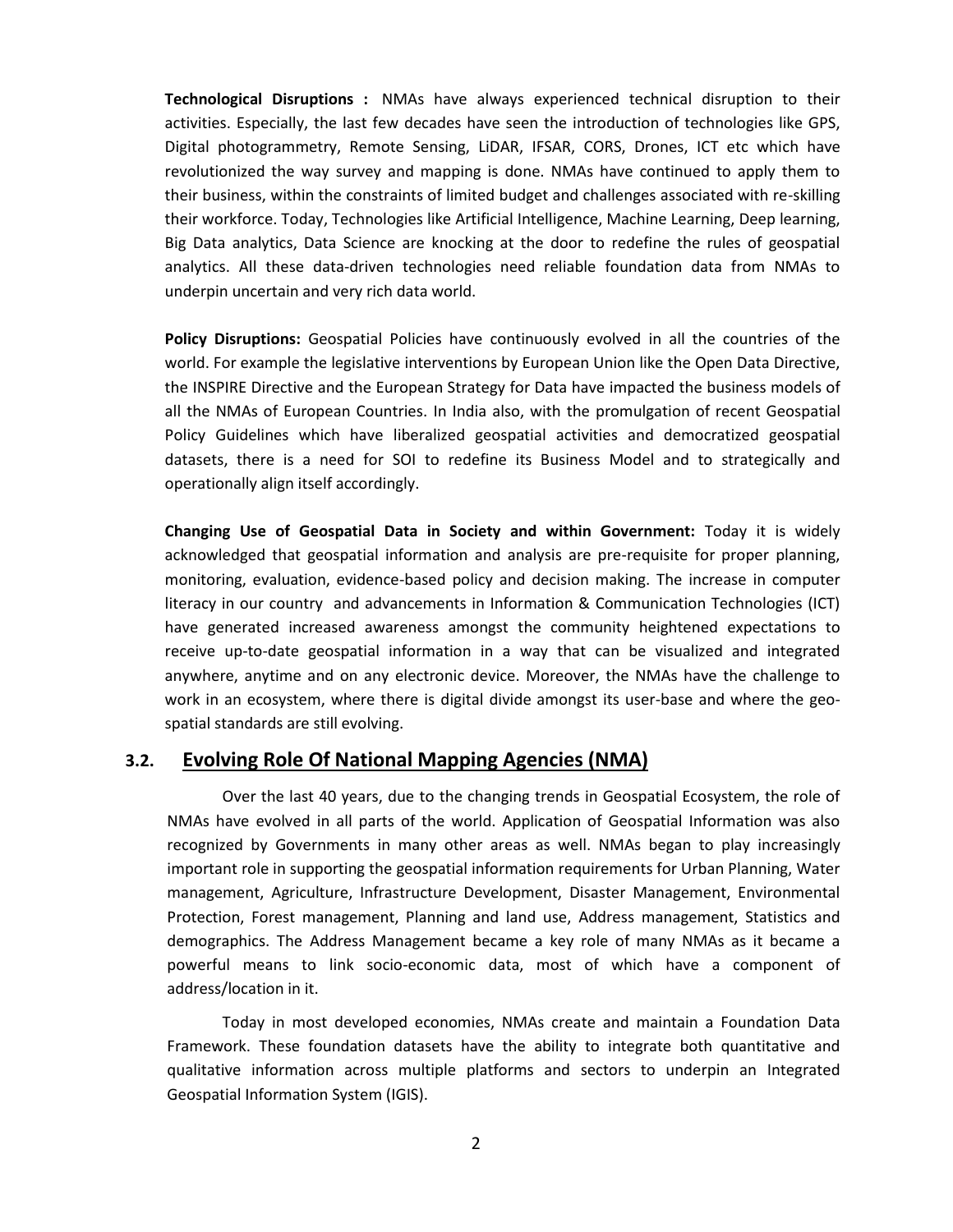Thus as a clearly discernible trend, role of NMAs have evolved over many years, from the development of topographic and cadastral maps for security and land administration purposes, to using technology to make this task more efficient and more effective, to obtaining data that is part of a national data infrastructure, and in particular a geospatial information framework.

# **3.3. Global Best Practices**

Some of the Global best practices followed by NMAs in developed countries are as follows:

- (i) NMAs function in an open, unrestricted environment. Policy & Legal framework are put in place to enable the availability, accessibility, sharing, application and management of geospatial information.
- (ii) **Custodianship guidelines** upto attribute level, for best practice collection and management that is appropriate to cross sector and multidisciplinary collaboration, are in place.
- (iii) Conformance to standards by the NMA. In USA and Japan Public Money is prohibited for collection, acquisition, production, maintenance, distribution of data – which do not conform to standards.
- (iv) USGS has realigned the USGS Management and Budget structure, changing it from structure associated with scientific disciplines – Geography, Geology, Hydrology etc to issue-based organization in lines with their mission and strategy. After the realignment, the **Organization now focuses on 7 mission areas viz. Core Science Systems; Climate & land Use Change; Ecosystems; Energy & minerals; Environmental health; Natural Hazards; Water. NMAs like Geoscience Australia also work in mission**
- (v) NMA develop, manage, disseminate and actively promote the UTILIZATION/REUTILIZATION of geospatial data/services on a national basis. Essentially the data is OPEN & as per OPEN STANDARDS to promote use/reuse. In Japan, Basic Survey and Public Survey is carried out only by NMA. It is fully funded by government. As a general rule, the State provides the Fundamental Geospatial Data and others that it possesses through the Internet without compensation.
- (vi) In USA, Data is shared through online portal and Clearing House which is a part of Clearing House Network of Member Agencies. Data custodians meet their data management, sharing and reuse obligations through the execution of well-defined data supply chains.
- (vii) **DIVISIONS FOR MANAGING DIGITAL INFRASTRUCTURE AND PLATFORMS, ICT SECURITY, DATA POLICY & INFORMATICS are in place in countries like US, UK, Australia. Private Players have very important role in managing such Platforms**
- (viii) National Foundation Dataset has been accorded the status of Infrastructure in US, UK, Japan, Australia & several other developed countries.
- (ix) Today this Infrastructure is being used to UNDERPIN Integrated Geospatial Information Framework.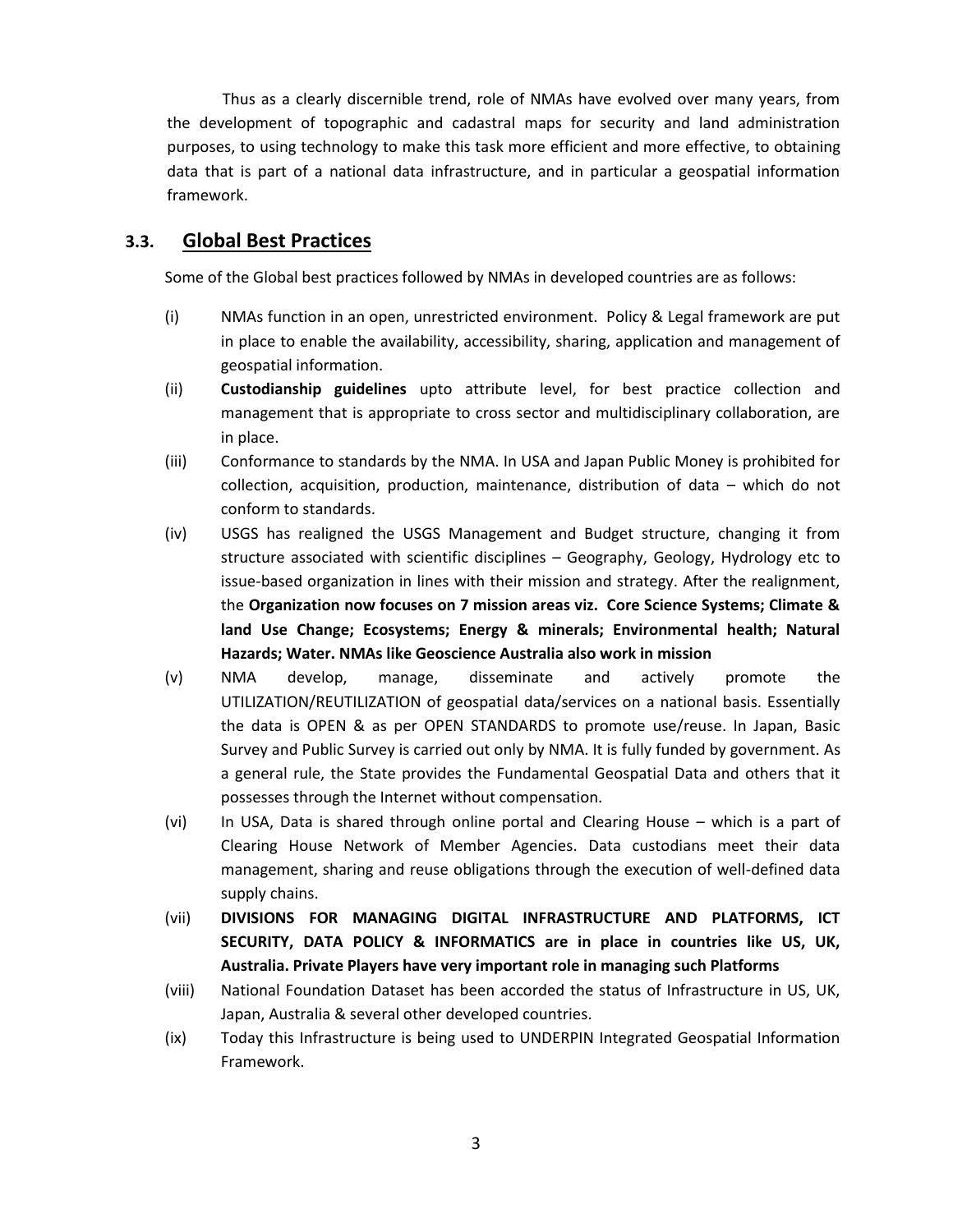In India, the **New Geospatial Guidelines issued by Government of India on 15th February 2021** have given clear policy guidelines for an open geospatial ecosystem for Atma-Nirbhar Bharat and provide an opportunity for SOI to adopt to re-organize and re-align its processes and systems with the best practices followed globally.

# **4. CHANGING ROLE OF SURVEY OF INDIA**

# **4.1. Traditional Role and Activities**

Survey of India has been carrying out different types of survey works and production of various types of maps. Traditional activities of SOI included Geodetic Surveys for accurate framework, topographical surveys for preparation of topographical maps on various scales, project surveys for various hydro-projects/ Tunnel Alignment and other need based surveys for various Central/State government organizations. All these activities were mainly directed towards establishment of horizontal and vertical control framework and publishing of topographical maps on 1:25K/1:50K and 1:250K scales. All the maps published by Survey of India are printed indigenously in Printing Directorates.

Geo-physical surveys for collection of geo-magnetic and gravity data, Tidal observations for Mean Sea Level determination, Joint survey with neighboring countries for demarcation of International Boundary and preparation of IB Strip Maps etc. are some of the other key activities of SOI. SOI also acted as advisor to GOI on all geospatial survey matters. Before the digitization of topographic maps, these printed maps were the most popular form of dissemination of topographical information.

The National Map Policy 2005 formally vested the responsibility for producing, maintaining and disseminating the topographic map database of the whole country with SOI. These datasets include :

- a) National Spatial Reference Frame,
- b) National Digital Elevation Model,
- c) National Topographical Template,
- d) Administrative Boundaries, and
- e) Toponomy (place names).

In all these activities SOI has primarily been in the role of passive Spatial Data Producer.

# **4.2. Survey of India in a New Role**

#### **4.2.1. New Role and New Activity Domains**

Geospatial information provides the integrative platform for all digital data that has a location dimension to it. All the sectors in our country need geospatial information for national development and decision-making. Thus, in accordance with the new Mission SOI will be in mission mode to create and maintain a Foundation Data Framework and pro-actively collaborate with other stake-holders to support the development of Integrated Geospatial Information System. This will assist our country to move towards e-economies, e-service and e-commerce to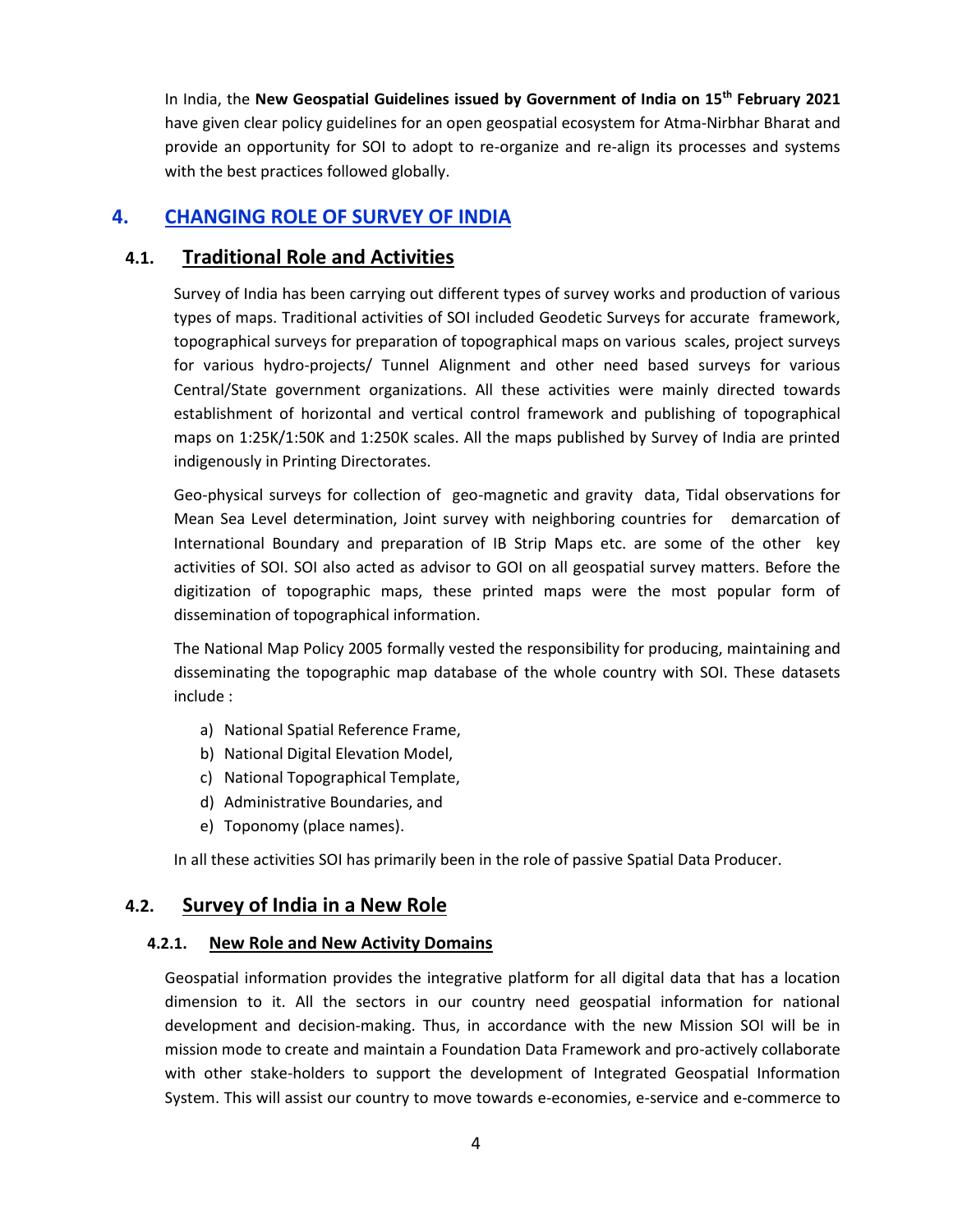improve services to citizens, build capacity for using geospatial technology, enhance informed government decision and achievements of Sustainable Development Goals. In implementation of these frameworks SOI will strengthen its organizational structure to strengthen all the nine strategic pathways that will anchor the framework viz. Governance, Policy & Legal, Finance, Data, Standards, Innovation, Capacity Building , Collaborative Partnerships and Community Engagement, in accordance with the globally best practices endorsed by United Nations.

Also, in accordance with global best practices, SOI will make a transformational change from being a passive provider or supplier of map data, to one in which it proactively partner others as an integrated part of public administration, supporting the delivery of public services and government policy priorities, and delivering value for the wider public good while continuing the Surveying & Mapping services which it provides to the citizen of India.

In the new role, SOI will have to cater to many new activity domains like

- SDI creation and maintenance
- CORS network creation and maintenance
- Geoid Model development and maintenance
- Foundation Data Framework creation and maintenance
- Supporting the development and maintenance of Integrated Geospatial Information Framework (IGIF)
- Functioning in Cloud Environment with various models of service
- Creation and maintenance and integration of On-premises ICT Infrastructure with Cloud as per Requirement
- Providing data as a service (DAAS) and through API
- Web-portal development
- Research & development and piloting.
- Supporting domains of Capacity Development, project management, e-procurement will assume more importance than ever before.

The new organizational structure will cater for adopting the Institutional arrangements for assimilating these activities in its business process through capacity development and collaborative partnerships. To cater to the domain specific geospatial needs of new mission areas, the Missions are proposed viz. Water Resources Management, Flood Management, Mineral Resource Management, Disaster Mitigation, Coastal Zone Management, Urban and Rural Mapping, Transport Infrastructure and North East Infrastructure Development.

This will immediately make SOI more relevant to our countrymen. It would make it much easier for those outside SOI to navigate through our organizational structure to find where within SOI they would find solution to their problems. It would also open up new and exciting areas of collaboration/cooperation/co-ordination with other Government Agencies and industry in activities focused towards the higher Government Initiatives.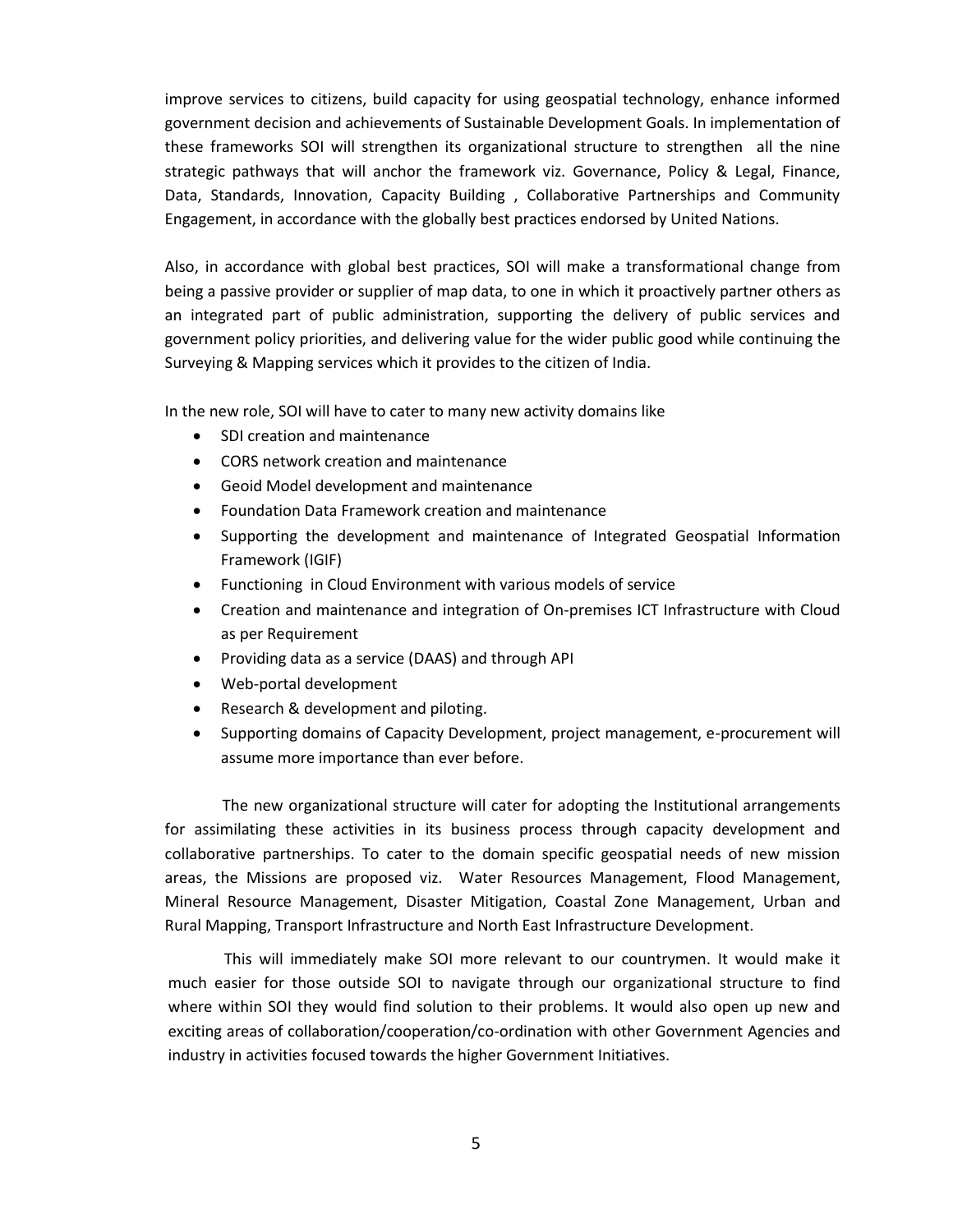#### **4.2.2. Role as a Facilitator:**

Most of the developed countries like USA, Canada, UK, France, and Australia etc. had already liberalized the geospatial sector many decades ago. A number of private companies are preparing geospatial data in those countries. However, all those countries have National Mapping Agencies with important roles. All the sectors in our country need geospatial information for national development and decision-making. There is a growing and recognized consensus that Geospatial Information is a critical component of a national infrastructure and knowledge economy that provides a nation's blueprint of what happens where, and the means to integrate a wide variety of government services that contribute to economic growth, sustainable social development, environmental sustainability and national prosperity.

The Government of India issued new Geospatial Guidelines on 15<sup>th</sup> February 2021, which deregulates existing protocol and liberalizes the sector to a more competitive field. Now, the deregulation eliminates the requirement of permissions as well as scrutiny, even for security concerns. Indian companies now can self-attest, conforming to government guidelines without actually having to be monitored by a government agency.

In this new liberalized geospatial environment, different government and private agencies will be free to generate geospatial data as per their requirements, either themselves or through outsourcing. However, very few agencies have the required technological knowhow to generate the data or control the quality of data generated through outsourcing. Survey of India will have to work as a facilitator for generation of data for such agencies.

Moreover, the country should essentially maintain a foundation geospatial dataset as an aid to various central and state government agencies for planning, fast decision making and quick implementation of various government schemes. Further, it is far easier to add domain specific geospatial data to the foundation data. The foundation dataset has been given the status of infrastructure in many developed countries. SoI has to play lead role in generation of geospatial foundation dataset.

In addition, SoI has to play major role in capacity building, supporting government programmes and to contribute in development of Integrated Geospatial Information Framework (IGIF).

SoI is expected to act as a facilitator for geospatial mapping in the country. As a facilitator, the SoI will have to play the following role:

- i) Facilitator for the evolution of the geospatial ecosystem in the country. Facilitator in Geospatial enablement of various sectors.
- ii) Facilitator in providing geospatial information for various government programmes.
- iii) Facilitator in generation, management, use and reuse of the standard based quality geospatial data. SoI will facilitate the availability of foundation data and entail the data curing, data QA/QC, Supervision, data handling etc.
- iv) Facilitator between demand side mainly government agencies and supply side i.e. industry.
- v) Facilitator in implementing the new geospatial guidelines objectives.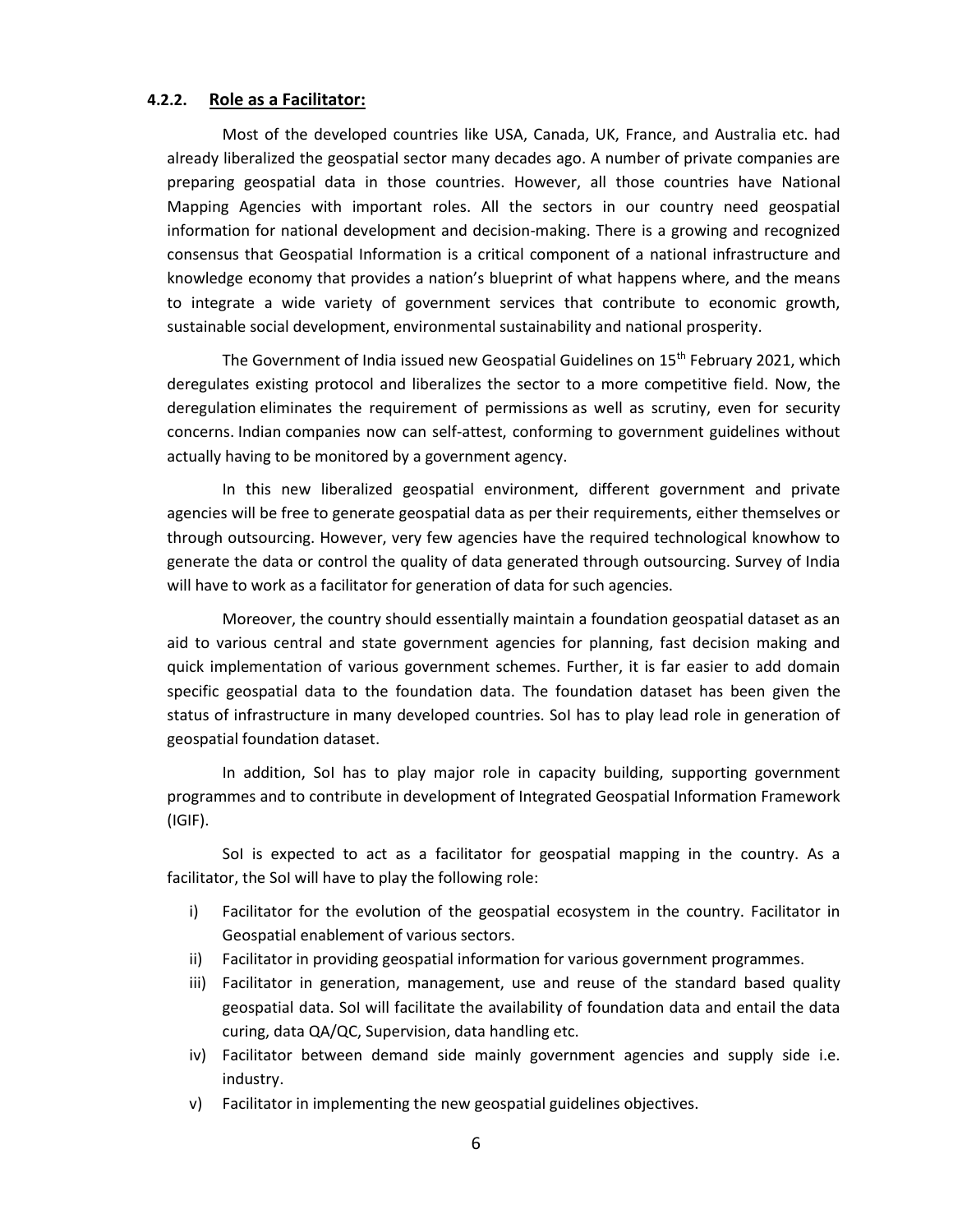- vi) Facilitator in IGIF implementation viz Data Management, Promoting the use of standards, to act as facilitator for development/evolution and enforcement of national standards.
- vii) Consultancy and advisory role in geospatial domain.

### **4.2.3. Changes in Functioning:**

In the role of facilitator, the functioning of SoI will change:

- i) For the data acquisition and processing for generating foundation dataset and also for domain specific data, the following sources may be used:
- a. Data acquisition and processing by SoI personnel in various GDCs.
- b. Data acquisition and processing through outsourcing by various GDCs of SoI.
- c. Data acquired from other government and private agencies.

All the data collected by various GDCs and through other agencies will have to be integrated to generate a National Foundation Dataset. Before data integration, Sol will require to perform quality check of data of outside sources. Thereafter, the data curing will be required and finally the data integration will be done. Considering the size of the country, even the quality check, data curing and data integration in itself will be a huge task.

- ii) Execution of the Geospatial activities at field office level will change significantly to ensure the outsourced work completion as per contractual obligations and Service Level Agreements (SLAs).
- iii) Director level officer in SoI having Area of Responsibility of state will have to bear the responsibility to ensure the Foundation Dataset creation, updation availability, accessibility etc. and acting as facilitator for meeting user demands in the state. He will have to ensure that the contracts are given in time and as per the required standards so that the targets are achieved.
- iv) With change in SoI primary role from Executor to Facilitator will have significant changes in the working of SoI cadre at Group 'B' and 'C' levels. They will have to carry out the quality check/quality control and supervision of the outsourced work.

# **5. SCOPE OF WORK**

In the changed role the Survey of India will facilitate the generation of geospatial data and contribute in establishment of IGIF. It will also play important role in capacity building. The scope of work is broadly discussed below:

### **5.1. Generation of Foundation Geospatial Dataset**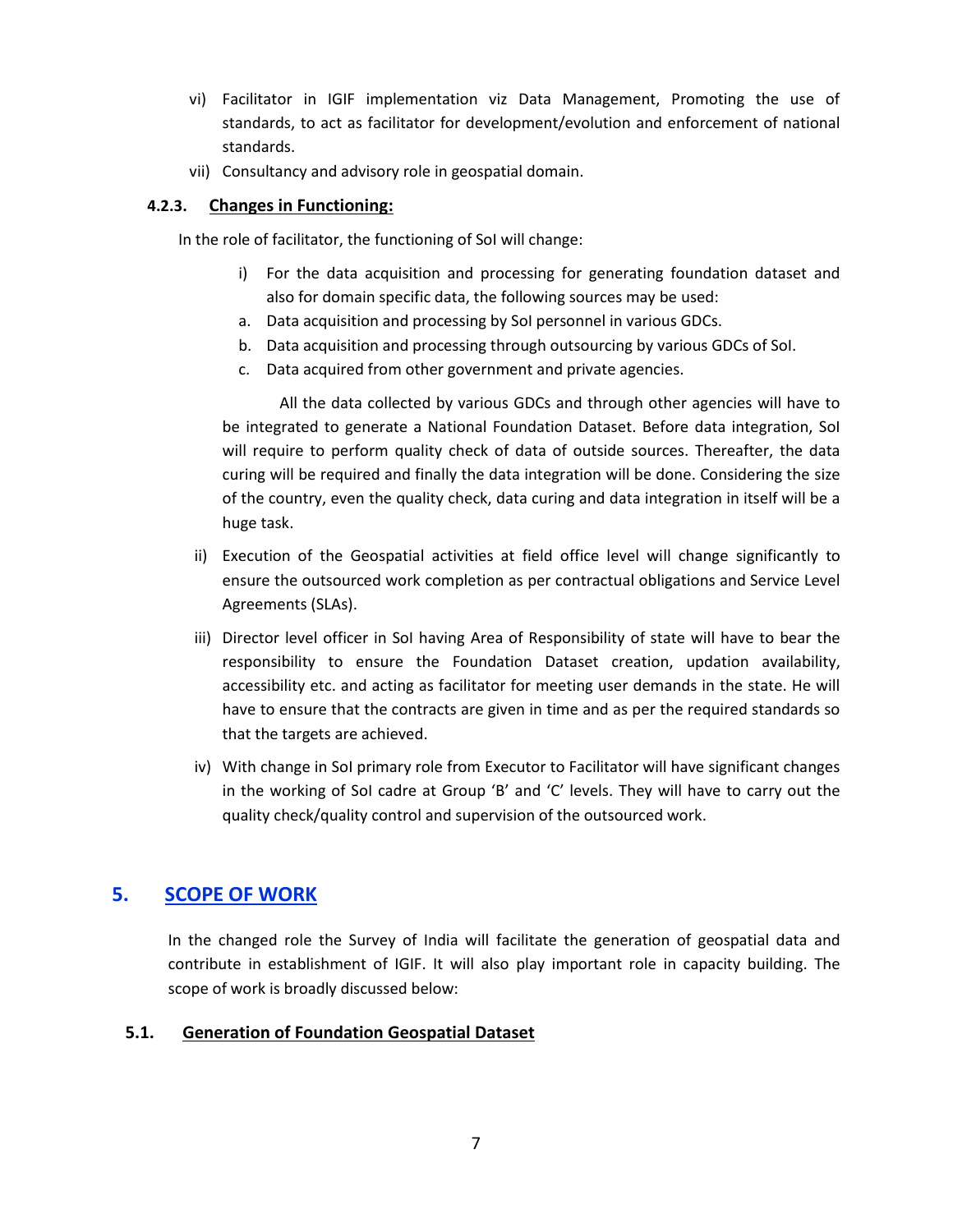Survey of India will continue to generate the foundation geospatial dataset including but not limited to the following major datasets with coordination with govt. agencies and widespread outsourcing involving industry:

- **i) National Spatial Reference Frame (NSRF):** The NSRF is the Horizontal and Vertical Datum realized through and using ground control points, Bench Marks, CORS, Geoid Model, Gravity points, tidal data etc. Accuracy of all surveys depends on the NSRF. The realization and maintenance of NSRF is the prime responsibility of SoI.
- **ii) Digital Elevation Model:** Digital elevation models including terrestrial elevation, bathymetry and shoreline.
- **iii) National Topographic Template:** This includes all the geospatial data and maps in various scales/resolutions. To generate the topographic data, extensive outsourcing will be done. The data will also be acquired from other agencies wherever available to avoid duplication of tasks.
- **iv) Administrative Boundaries:** The new geospatial guidelines provide that SoI published maps or digital boundary data are the standards to be used. Therefore, Survey of India will continue to Survey/Demarcate the boundaries, Relocate the missing pillars, Prepare of IB Strip Maps, depict the correct external boundaries of India on maps and advice on IB matters to MEA. Similar tasks for Inter-state boundaries and other administrative boundaries will be carried out.
- **v) Toponomy (Place Names):** Survey of India as the NMA has this important role in providing the standardized and duly verified geographical names. It cannot be left open for various agencies to give different names to places or spell them differently.
- **vi) Addresses:** The geo-tagged addresses will also form the part of foundation dataset.
- **vii) Ortho-imagery:** Geo-referenced image data of the Earth's surface, from satellite or airborne sensors will also form part of foundation dataset.

### **5.2. Capability/Skill Development**

In the coming years, as a result of liberalization of geospatial data, the government and private sector will need huge number of trained manpower. Survey of India will have an important contribution in skill development through the training institute National Institute for Geoinformatics Science & Technology (NIGST).

#### **5.3. Supporting Geospatial Needs of Government Programs/schemes**

SOI will have to make a transformational change from being a passive provider or supplier of map data, to one in which it proactively partners with other agencies for supporting the geospatial needs for government policy priorities, and delivering value for the wider public good while continuing the Surveying & Mapping services which it provides to the citizen of India.

SoI will be a facilitator in providing geospatial support for the flagship Government programmes like Digital India, Smart Cities, Namami Gange, SVAMITVA scheme, Urban Planning , Disaster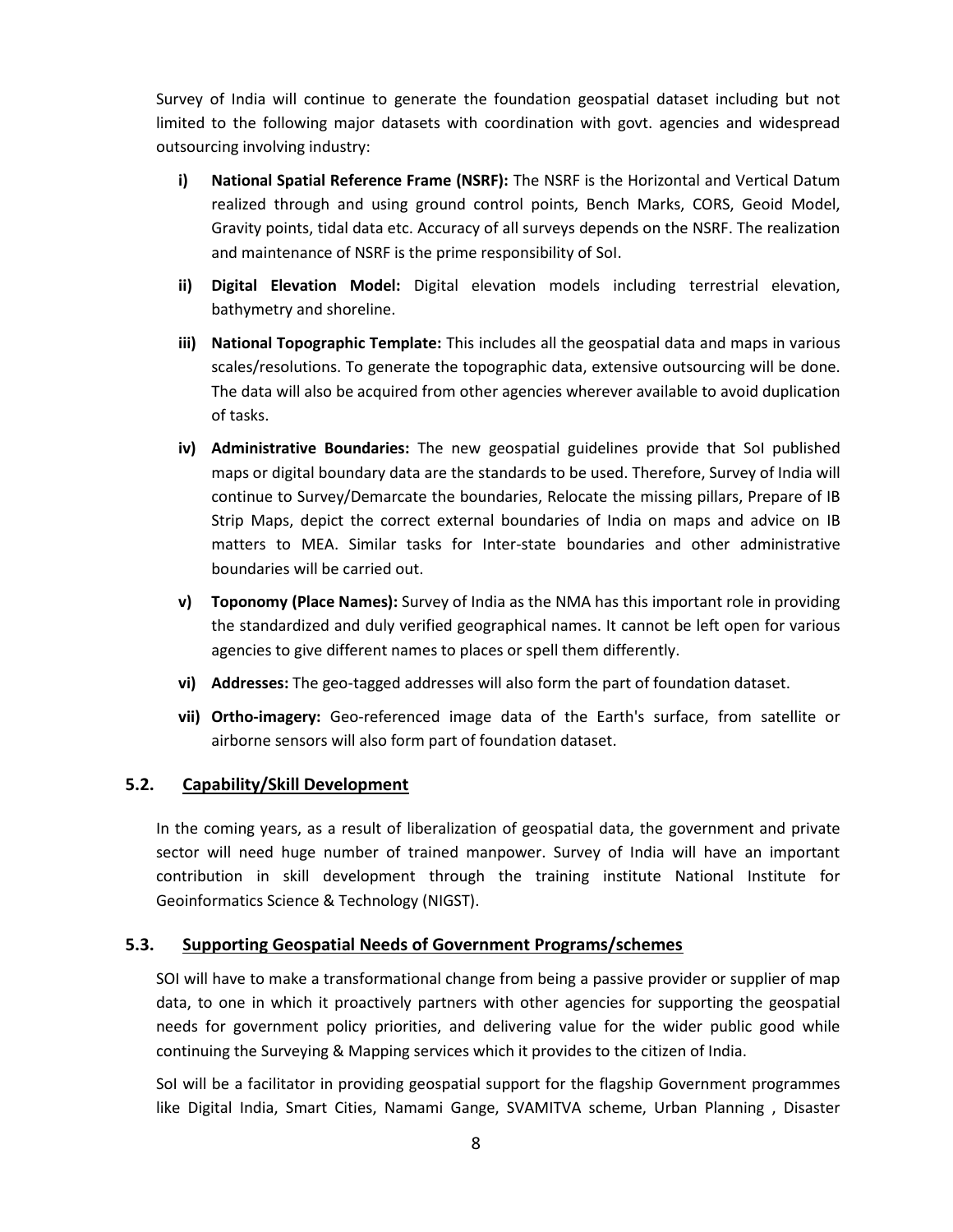Management, Flood Plain Management (NHP Project), Integrated Coastal Zone Management, Swatchh Bharat, Skill India, Start-up India etc.

# **5.4. Major Contributor in the Integrated Geospatial Information Framework (IGIF)**

In implementation of Integrated Geospatial Information Framework (IGIF), SOI will transform its organizational structure to adopt all the nine strategic pathways that will anchor the framework viz. Governance, Policy & Legal, Finance, Data, Standards, Innovation, Capacity Building, Collaborative Partnerships and Community Engagement, in accordance with the globally best practices endorsed by United Nations.

# **6. NEW MODEL OF SURVEY OF INDIA- ORGANIZATIONAL SET UP**

# **6.1. Adaption of SoI to Rapid Technological Advancement and Changes**

The technological and policy changes pose a great responsibility on SOI, as the premier National mapping Agency, to change , adapt, collaborate, put forward collective efforts, resources and capabilities with industry and other government agencies to increase the Geospatial Readiness of our country for unlocking the power of Geospatial Information for contributing to nation building .

Following steps are being taken to adapt to technological and policy changes which have given opportunities for adoption of new business and operational strategy:

# **A) STRATEGIC ALIGNMENT**

- i) The Missions of SOI have been Harmonized to support Initiatives of Higher Government **:** This will enable long-term engagement with other government agencies and improve the delivery of government priorities. SAG level Offices will be dedicated to pro-actively support the flagship Government programmes like Digital India, Smart Cities, Namami Gange , Swamitva Yojna, Urban Planning , Disaster Management, Flood Plain Management (NHP Project), Integrated Coastal Zone Management, Swatchh Bharat, Skill India, Start-up India etc.
- ii) Transform from a passive supplier of Data/Services to proactively partner with others as Integrated Part of Public Administration:
	- a. SOI will create and maintain Foundation Data Framework Infrastructure for the country and make it openly available to all citizens of our country, that would be appropriate to ensure integration of cross-sectoral and multidisciplinary data for a reliable decision support system.
	- b. SOI will create and maintain infrastructure for Real Time Positioning (CORS Network) and make it available to various stakeholders for tremendous benefits to all sectors
	- c. SOI will create and maintain Geoid Model and make it available to various stakeholders for tremendous benefits to all sectors
- iii) SOI will put in place an ICT Policy and Digital Data Policy to tap Market Potential & Link it to Business Strategy. SOI will partner with other government organizations and industry to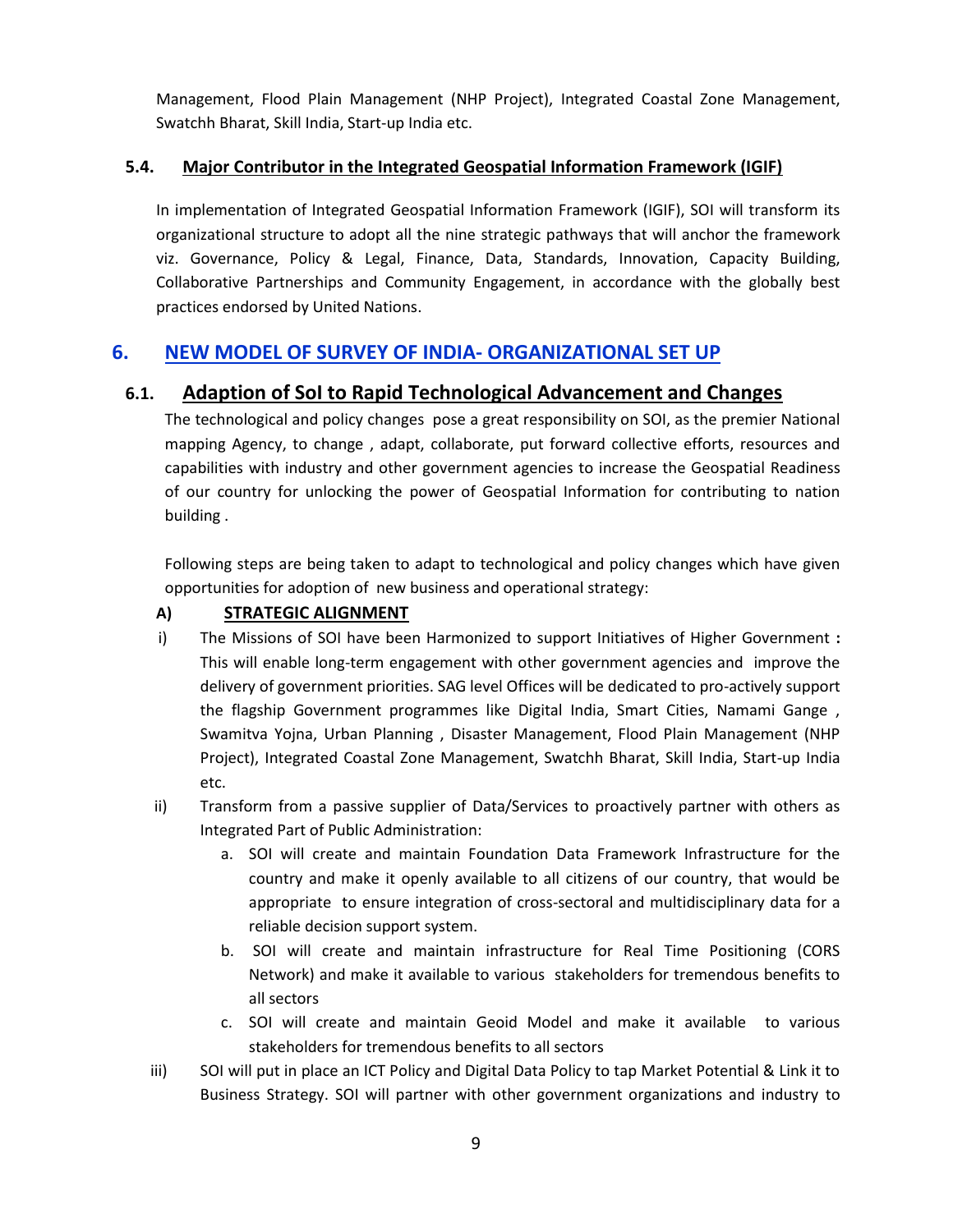meet the current gaps in ICT skills for managing the ICT Infrastructure and utilization of various Cloud Services offered by Government of India and those available in the market – in pursuance of its mission.

- iv) SOI will Collaborate/Co-operate/Co-ordinate proactively with various Public Organizations with shared vision and stakes, opening new avenues while closing some existing ones. SOI will Collaborate proactively with Industry to tap their strengths for Operational Alignment of our Systems & Processes to meet our Business Goals.
- v) Become a Key Member of the Integrated Information Framework & Provide Foundation Spatial Dataset to underpin the IGIF

### **B) OPERATIONAL ALIGNMENT**

- i) In the new structure, an ICT Division headed by SAG level officer has been proposed for modernization of supportive ICT Infrastructure and its continual maintenance. Collaborative partnerships with industry and government agencies will meet the current gaps in ICT capabilities and strengthening of Organizational capacity and would be critical for geospatial information activities to flourish and adapt to a rapidly changing landscape. The recent Geospatial Guidelines give an opportunity to use various models of Cloud Services like Infrastructure as a Service (IAAS)/Platform AAS/ Software AAS / Storage AAS/High Performance Computing AAS etc . The scalability offered for dynamic workloads, ease in manageability and maintainability, desktop virtualization options, policy based services including tiered storage, pay as you use models, will bring in reduction in capital and operational expenditure, efficiency and cost-effectiveness in business processes. This will enable SOI to focus on its core competence area (Geospatial) while minimizing involvement in core/routine ICT tasks. Migrating to cloud environment will also be key for development/maintenance of Foundation Data framework and supporting Integrated Geospatial Information Framework.
- ii) Restructuring of National Institute for Geo-Informatics Science and Technology (NIGST) is under process with active collaboration with academia and industry. Apart from SOI officers, members from IIT Kanpur and IIIT, Hyderabad and Association of Geospatial Industries are part of Board of Studies and Board of Governors of NIGST. It is proposed to continue heading of NIGST by SAG level officer. Apart from capacity development of SOI officers/staff, it will play pro-active role in demand-driven approach to build "transformational geospatial capacities" in other government organizations and in developing the geospatial skills of private individuals. NIGST will support the Skill India initiatives of GOI – which are aimed at training students for various roles in Geospatial Sector.

Education and Research go together in all renowned Institutions in India as well as abroad. In line with above best practice, a Research and Development Directorate is proposed to be opened under NIGST, to give boost to innovations, start-up and entrepreneurial initiatives in the Geospatial Sector. The Research and Development Directorate shall work in relevant research areas for continual identification and understanding of potential technology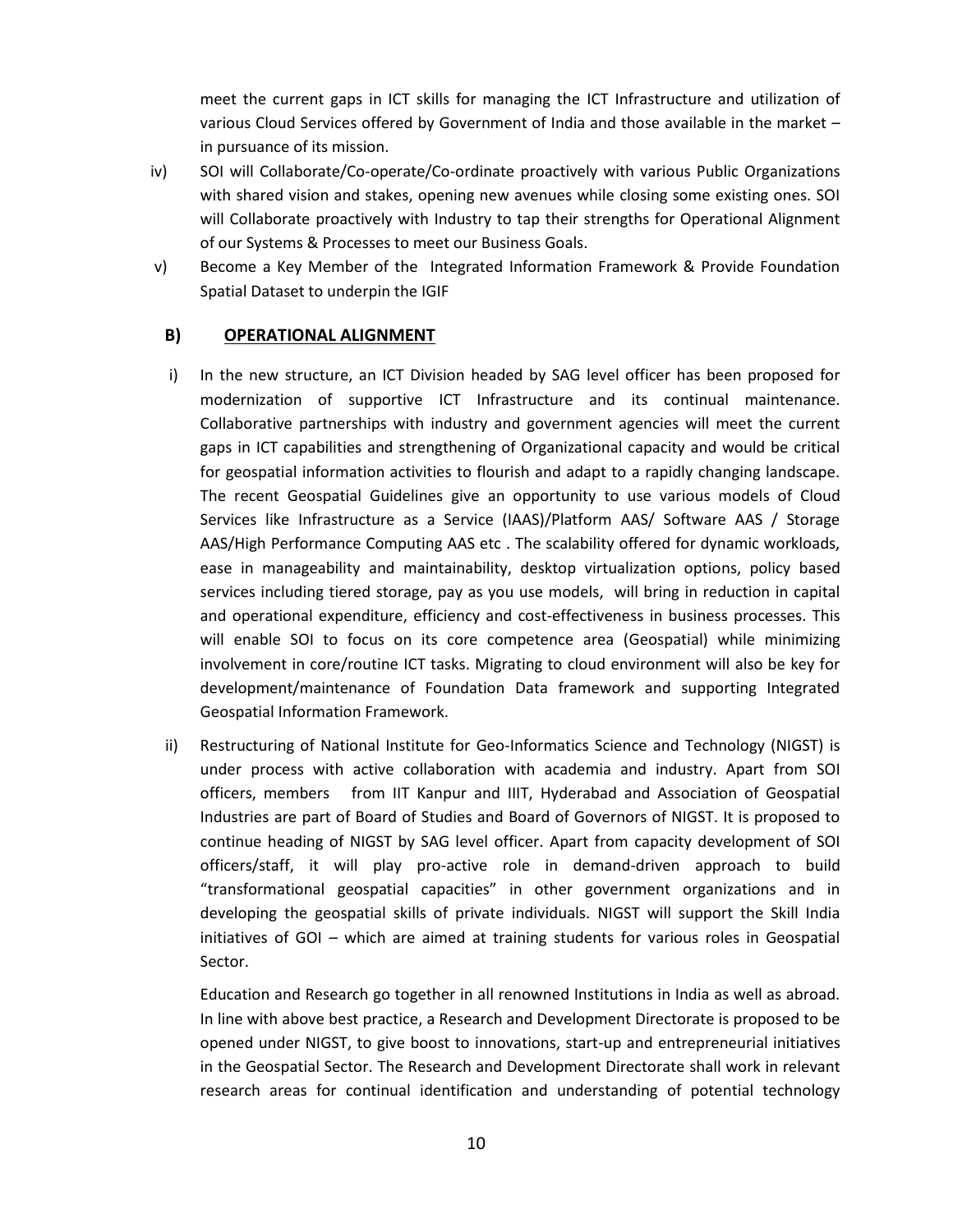options having direct uses in core mandated activities, improvement of processes and incubation of right technology.

# **6.2. Working in Mission Mode**

To cater to the geospatial needs of the nation as discussed in previous paragraphs, Survey of India will work in Mission mode. The existing Zonal Offices will become the Mission Divisions. Each of the Mission Division will have following Missions:

## **A. Foundation Data Infrastructure:**

- i) National Spatial Reference Frame
- ii) National Digital Elevation Model
- iii) National Topographic Template
- iv) Administrative Boundaries
- v) Toponomy
- vi) Geo-tagged Address

## **B. Domain Specific Mission Areas (one or two domains in each Division)**

- i) Water Resources Management
- ii) Flood Management
- iii) Mineral Resource Management
- iv) Disaster Mitigation Data
- v) Coastal Zone Management
- vi) Urban and Rural Mapping
- vii) Transport Infrastructure
- viii) North East Infrastructure Development

These Missions will be assigned to the present Zonal Level offices. Each Mission Division will act as Nodal Office for one or two Mission Areas. For data generation for any particular mission area, all the offices will follow the procedures prescribed by the respective nodal office/mission office. Objective of each mission will be to create and maintain mission specific Geospatial Data Infrastructure, to pro-actively support the geospatial requirements of schemes and programmes of Government and Local Bodies by partnering with government and private sector.

# **6.3. Roles of Various Offices:**

The roles of various SoI offices are described below:

| SI.<br>No. | Offices/ Mission /<br><b>Divisions</b> | Offices under<br><b>Missions / Divisions</b> | <b>Main Roles</b>                                                                                                                                                                                                         |
|------------|----------------------------------------|----------------------------------------------|---------------------------------------------------------------------------------------------------------------------------------------------------------------------------------------------------------------------------|
| A          | <b>Administrative Layer</b>            |                                              |                                                                                                                                                                                                                           |
| i)         | SGI<br>Chairman of Board               | Board                                        | The organization headed by SGI will have a Board at<br>Headquarters with SGI as chairman and two HAG level<br>officers (Senior Addl SG) as Members. The board will<br>decide the annual action plan for all the Missions. |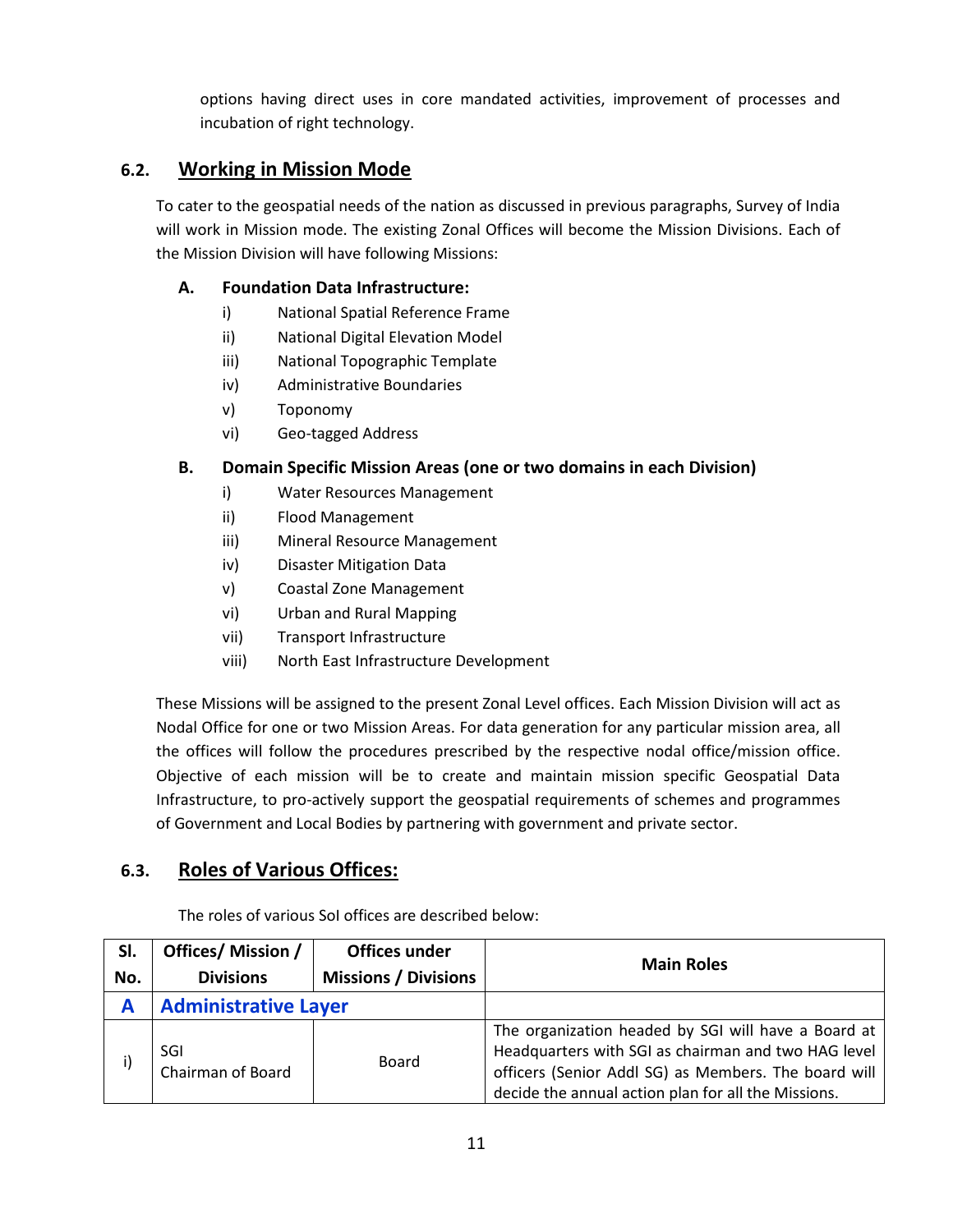| ii)          | Member-1 (HAG<br>level)<br>Senior Addl SG<br>(Infrastructure)                               | i) Adm Division,<br>ii) Geospatial Services<br>and ICT Infrastructure<br>Division,                                                        | HAG officer will look after Infrastructure i.e.<br>Geospatial Services, ICT Infrastructure, Adm & HR<br>matters and Capacity Building (NIGST).                                                                                                                                                                                                                                                                                                                                                                                                                                  |
|--------------|---------------------------------------------------------------------------------------------|-------------------------------------------------------------------------------------------------------------------------------------------|---------------------------------------------------------------------------------------------------------------------------------------------------------------------------------------------------------------------------------------------------------------------------------------------------------------------------------------------------------------------------------------------------------------------------------------------------------------------------------------------------------------------------------------------------------------------------------|
|              |                                                                                             | iii) NIGST<br>i) Planning, Policy                                                                                                         |                                                                                                                                                                                                                                                                                                                                                                                                                                                                                                                                                                                 |
| iii)         | Member-2 (HAG<br>level)<br>Senior Addl SG<br>(Production and<br>Consultancy)                | Coordination and<br><b>Technical Support</b><br>Division<br>ii) Data Integration &<br><b>Management Divison</b><br>iii) Boundary Division | HAG officer will look after the Production and<br>Consultancy i.e. Technical matters, Data integration<br>and Management and Boundaries.                                                                                                                                                                                                                                                                                                                                                                                                                                        |
| B            | <b>Management Layer</b>                                                                     |                                                                                                                                           |                                                                                                                                                                                                                                                                                                                                                                                                                                                                                                                                                                                 |
| $\mathsf{i}$ | <b>Administration</b><br><b>Division</b>                                                    | Administration                                                                                                                            | General<br>administration,<br>Capital<br>Works<br>etc,<br>administrative approvals etc.                                                                                                                                                                                                                                                                                                                                                                                                                                                                                         |
|              |                                                                                             | Finance                                                                                                                                   | Financial matters, budget allocation, expenditure<br>monitoring                                                                                                                                                                                                                                                                                                                                                                                                                                                                                                                 |
|              |                                                                                             | Legal                                                                                                                                     | Court cases, legal matters                                                                                                                                                                                                                                                                                                                                                                                                                                                                                                                                                      |
|              |                                                                                             | HR / Personnel                                                                                                                            | Recruitment, Service matters, promotions, postings/<br>transfers, recruitment rules etc.                                                                                                                                                                                                                                                                                                                                                                                                                                                                                        |
| ii)          | Planning, Policy,<br><b>Coordination and</b><br><b>Technical Support</b><br><b>Division</b> | <b>Technical / Planning</b><br>& Policy,<br>Coordination                                                                                  | Coordination in facilitating the implementation of<br>Govt. policies on geospatial domain, ICT and Digital<br>Data Policy, departmental policies, matters pertaining<br>to Products & Services. Coordination and support in<br>planning of technical tasks undertaken by Sol.<br>Coordination among GDCs/Directorates of different<br>Missions.                                                                                                                                                                                                                                 |
|              |                                                                                             | <b>GISTC</b>                                                                                                                              | This technical cell of HQ will take up testing of new<br>software for their suitability and usefulness in Sol<br>work.<br>It also works as quick response team for decision<br>requiring<br>support<br>in<br>issues<br>processing<br>and<br>interpretation of geospatial data.                                                                                                                                                                                                                                                                                                  |
| iii)         |                                                                                             | Vigilance                                                                                                                                 | Vigilance administration, Disciplinary matters                                                                                                                                                                                                                                                                                                                                                                                                                                                                                                                                  |
| iv)          | <b>Data Integration</b><br>and Management<br><b>Division</b>                                | G&RB<br>i)                                                                                                                                | Establishment and Maintenance of the National<br>Spatial Reference Frame consisting of Ground Control<br>Points, Levelling Bench Marks of Zero Order (most<br>accurate control) and 'First Order accuracy' on which<br>accuracy of all subsequent surveys depends, Tidal<br>observatory network, CORS network, gravity network<br>and geomagnetic points network. Development and<br>updation of Geoid Model. Monitoring Tectonic plate<br>movements and developing crustal deformation<br>model, Preparation and updation of<br>National<br>standards for GNSS Control Survey. |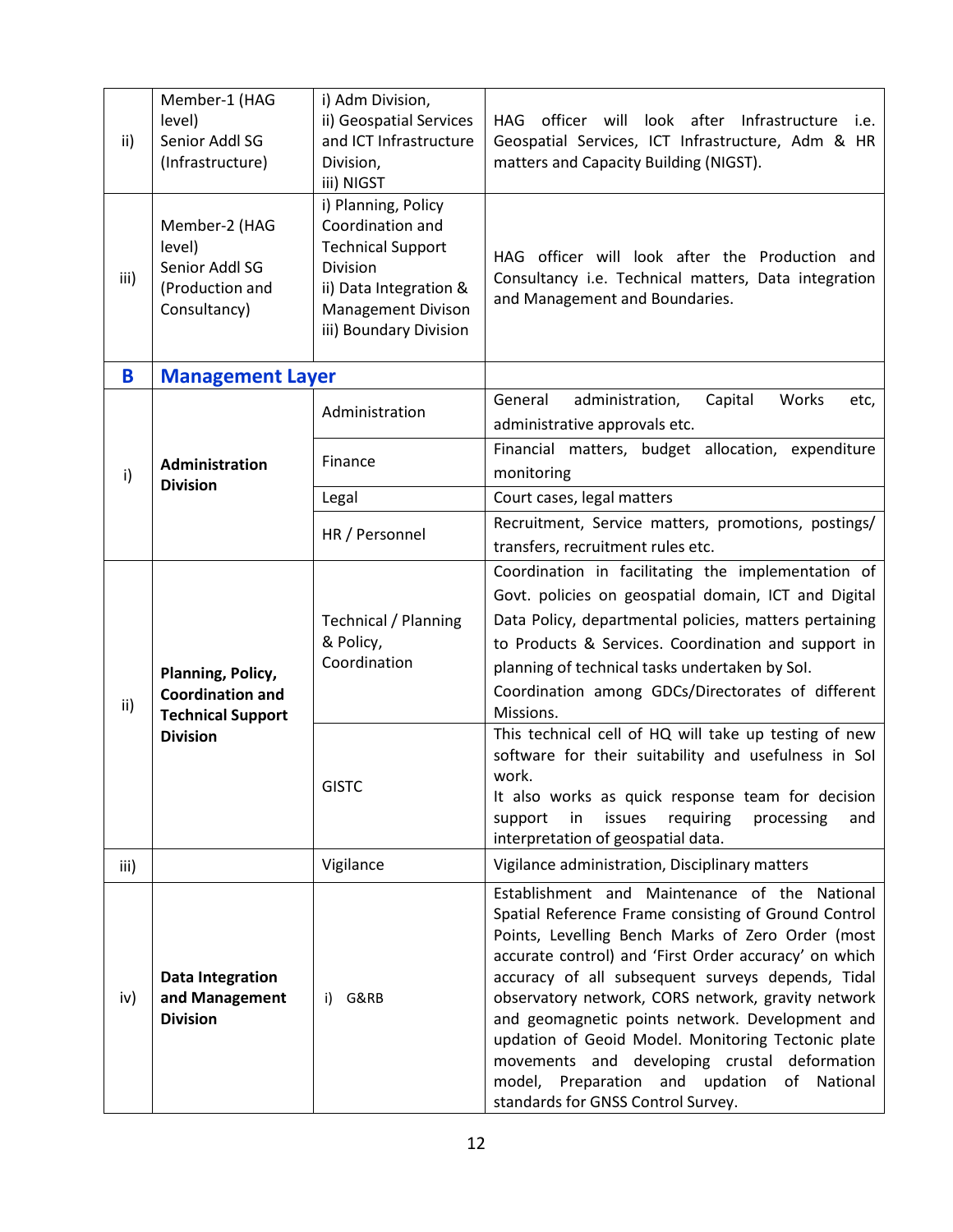|      |                                                                            |                                                 | Scrutiny, Integration and Management of foundation                                                          |
|------|----------------------------------------------------------------------------|-------------------------------------------------|-------------------------------------------------------------------------------------------------------------|
|      |                                                                            |                                                 | dataset of entire country as generated by State GDCs.                                                       |
|      |                                                                            |                                                 | Integration of Domain specific data from Missions.                                                          |
|      |                                                                            |                                                 | The huge amount of data has to be stored, so there                                                          |
|      |                                                                            |                                                 | has to be a Data Centre (DC). As per standard practice,                                                     |
|      |                                                                            | ii) NGDC<br>iii) GIS&RS                         | there should be a Disaster Recovery (DR) centre at                                                          |
|      |                                                                            |                                                 | another part of the country so that the data remains                                                        |
|      |                                                                            |                                                 | safe even if main DC is affected by some disaster.                                                          |
|      |                                                                            |                                                 |                                                                                                             |
|      |                                                                            |                                                 | NGDC will act as Data Centre (DC) for GDCs of<br>Northern part of India and will also act as Disaster       |
|      |                                                                            |                                                 | Recovery (DR) for the GDCs of Southern part of India.                                                       |
|      |                                                                            |                                                 | Similarly GIS&RS will be DC for GDCs of Southern part                                                       |
|      |                                                                            |                                                 | of India and DR for GDCs of Northern Part of India.                                                         |
|      |                                                                            |                                                 | Provide geospatial data generated by Sol to users                                                           |
|      |                                                                            | i) Web Geospatial<br>Service Centre             | through web geospatial services, G2G/G2C web                                                                |
|      |                                                                            |                                                 | portals, mobile apps, APIs etc. as per the new                                                              |
|      | <b>Geospatial Services</b><br>and ICT<br>Infrastructure<br><b>Division</b> |                                                 | guidelines. Liaison with Central/State Government<br>departments/agencies for exchange of location based    |
|      |                                                                            |                                                 | services.                                                                                                   |
|      |                                                                            |                                                 | Geospatial web services (GWS) include like Web Map                                                          |
|      |                                                                            |                                                 | Service (WMP), Web Coverage Service (WCS), Web                                                              |
| v)   |                                                                            |                                                 | Feature Service (WFS), Web Processing Service (WPS).                                                        |
|      |                                                                            |                                                 | Maintain and regularly update/upgrade the ICT                                                               |
|      |                                                                            | ii) ICT Infrastructure<br><b>Support Centre</b> | infrastructure and associated software required for                                                         |
|      |                                                                            |                                                 | web services, ICT infrastructure support to all the<br>offices of Sol.                                      |
|      |                                                                            | iii) MA&DC                                      | Archival and Dissemination of Maps and Geospatial                                                           |
|      |                                                                            |                                                 | Data of Sol.                                                                                                |
|      |                                                                            |                                                 | Work related to maintenance of Survey of India Estate                                                       |
|      |                                                                            |                                                 | at Dehradun.                                                                                                |
|      | <b>Boundary Division</b><br><b>NIGST</b>                                   |                                                 | Demarcation of International Boundary as mandated                                                           |
|      |                                                                            |                                                 | by MEA. Preparation of Boundary strip maps,                                                                 |
|      |                                                                            |                                                 | coordination of the boundary survey works carried out<br>by concerned GDCs. Boundary division will act as a |
|      |                                                                            |                                                 | Nodal office for all the correspondence between SOI/                                                        |
| vi)  |                                                                            |                                                 | its offices with MEA.                                                                                       |
|      |                                                                            |                                                 | Demarcation of Inter State Boundaries. Integration of                                                       |
| vii) |                                                                            |                                                 | all boundary data pertaining to Inter-State Boundary,                                                       |
|      |                                                                            |                                                 | District Boundary and all Administrative Boundaries                                                         |
|      |                                                                            |                                                 | upto Village Level. Coordinating the work of GDCs on                                                        |
|      |                                                                            |                                                 | administrative boundaries related issues.<br>Impart training and conduct courses in respective              |
|      |                                                                            | <b>Faculties</b>                                | subjects, Collaboration with various<br>specialized                                                         |
|      |                                                                            |                                                 | agencies & academic/research institutions.                                                                  |
|      |                                                                            | R&D Directorate                                 | Research & Development in the geospatial field,                                                             |
|      |                                                                            |                                                 | Collaboration<br>with<br>various                                                                            |
|      |                                                                            |                                                 | agencies<br>&                                                                                               |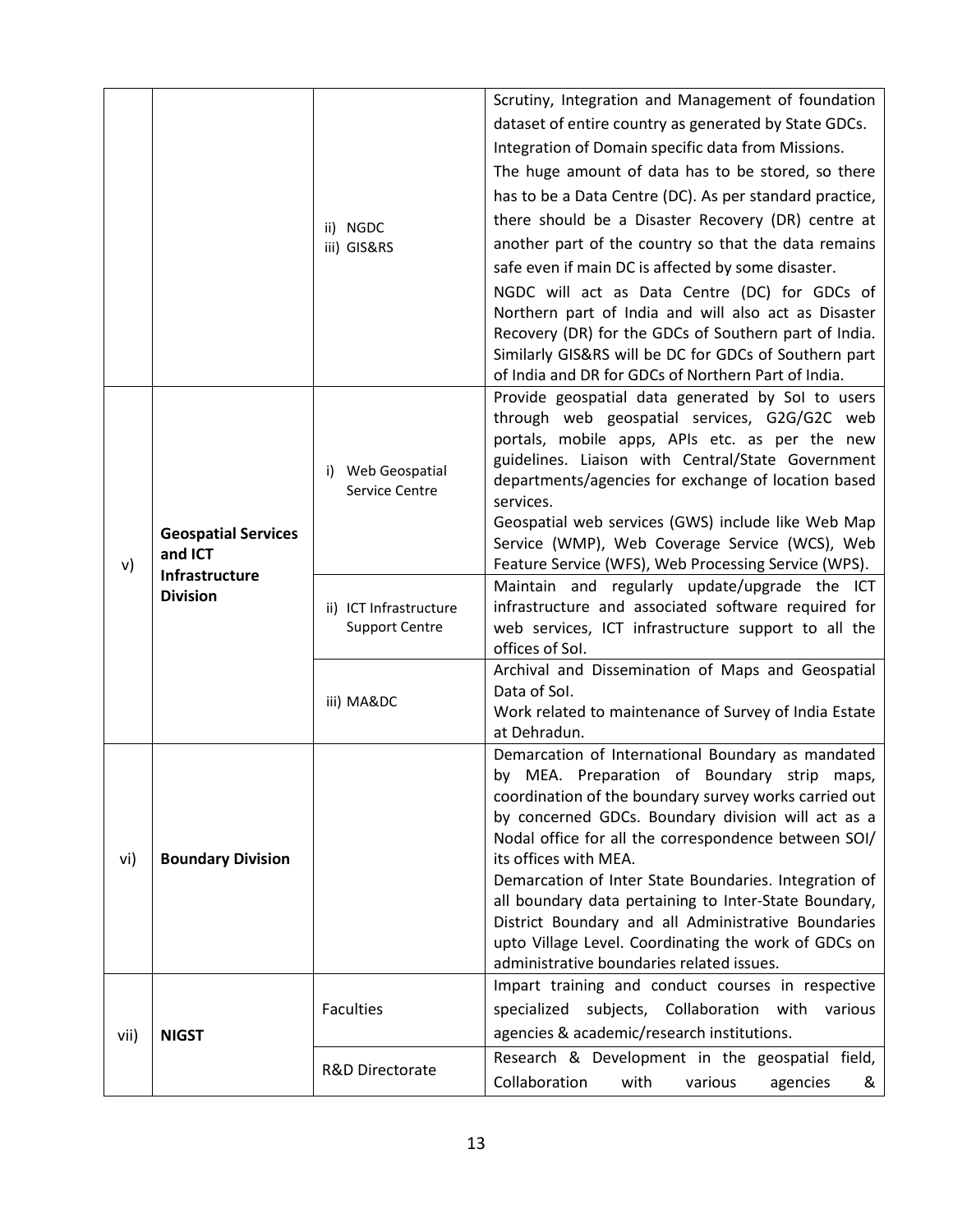| C    | <b>Resource Layer</b>                                                                                      |                                                                                                                                            | academic/research<br>institutions,<br>Development<br>of<br>Standard Operating Procedure & Standards for various<br>Surveying & Mapping Activities, Analyzing the latest<br>technology & technology disruption & their utility and<br>incorporation in the work flow of Sol.                                                                                                                                                                                                                                                                                                                                                                                                                                                                                                           |
|------|------------------------------------------------------------------------------------------------------------|--------------------------------------------------------------------------------------------------------------------------------------------|---------------------------------------------------------------------------------------------------------------------------------------------------------------------------------------------------------------------------------------------------------------------------------------------------------------------------------------------------------------------------------------------------------------------------------------------------------------------------------------------------------------------------------------------------------------------------------------------------------------------------------------------------------------------------------------------------------------------------------------------------------------------------------------|
|      |                                                                                                            |                                                                                                                                            | Facilitating the generation of Foundation Dataset of                                                                                                                                                                                                                                                                                                                                                                                                                                                                                                                                                                                                                                                                                                                                  |
| i)   | <b>Urban Mapping</b><br><b>Mission</b><br>(Erstwhile Western<br>Zone)                                      | Rajasthan GDC<br>i)<br>ii) G D&D GDC                                                                                                       | Concerned States. Meeting the mapping demand of<br>state & central agencies, supporting the other<br>Missions of SOI.<br>Generation of high resolution geospatial database of<br>urban areas, preparation of digital 3D models of the<br>urban areas wherever required to support the<br>government programmes.                                                                                                                                                                                                                                                                                                                                                                                                                                                                       |
| ii)  | <b>Flood and Water</b><br><b>Resources</b><br>management<br><b>Mission</b><br>(Erstwhile Northern<br>Zone) | J&K and L GDC<br>i)<br>ii) PH & C GDC<br>iii) HP GDC<br>iv) Uk & WUP GDC<br>v) East UP GDC<br>vi) SA&D GDC<br>vii) Western Printing<br>Gp. | Facilitating the generation of Foundation Dataset of<br>Concerned States. Meeting the mapping demand of<br>state & central agencies, supporting the other<br>Missions of SOI.<br>To facilitate the generation and maintenance of high<br>resolution topographic database, generate high<br>resolution DEM and drainage pattern for the flood<br>prone areas as per the Section 6(2)(b) and Section 11<br>of the DMA 2005 and National Disaster Management<br>Plan (NDMP), 2016 issued by the National Disaster<br>Management Authority (NDMA) wherein Sol has<br>responsibility for mapping for Flood and Urban<br>Flooding.<br>Support the government programme for revival of<br>springs in Himalayan region by facilitating the mapping<br>of the springs and their recharge zone. |
| iii) | <b>Disaster Mitigation</b><br>& Mineral<br><b>Resources Mission</b><br>(Erstwhile Eastern<br>Zone)         | <b>Bihar GDC</b><br>i)<br>ii) Jharkhand GDC<br>iii) WB & Sikkim GDC<br>iv) Orissa GDC<br>v) Eastern Printing Gp.                           | Facilitating the generation of Foundation Dataset of<br>Concerned States. Meeting the mapping demand of<br>state & central agencies, supporting the other<br>Missions of SOI.<br>To facilitate the generation and maintenance of high<br>resolution topographic database, DEM and drainage<br>pattern for the Cyclone prone areas, make available<br>the topographic data to the Disaster Management<br>Authorities through various means including web<br>portals and services.                                                                                                                                                                                                                                                                                                      |
| iv)  | <b>Coastal Zone</b><br><b>Management</b><br><b>Mission</b>                                                 | AP & T GDC<br>i)<br>ii) Karnataka GDC<br>iii) Kerala & L GDC<br>iv) TN, P & ANI GDC                                                        | Facilitating the generation of Foundation Dataset of<br>Concerned States. Meeting the mapping demand of<br>state & central agencies, supporting the other                                                                                                                                                                                                                                                                                                                                                                                                                                                                                                                                                                                                                             |